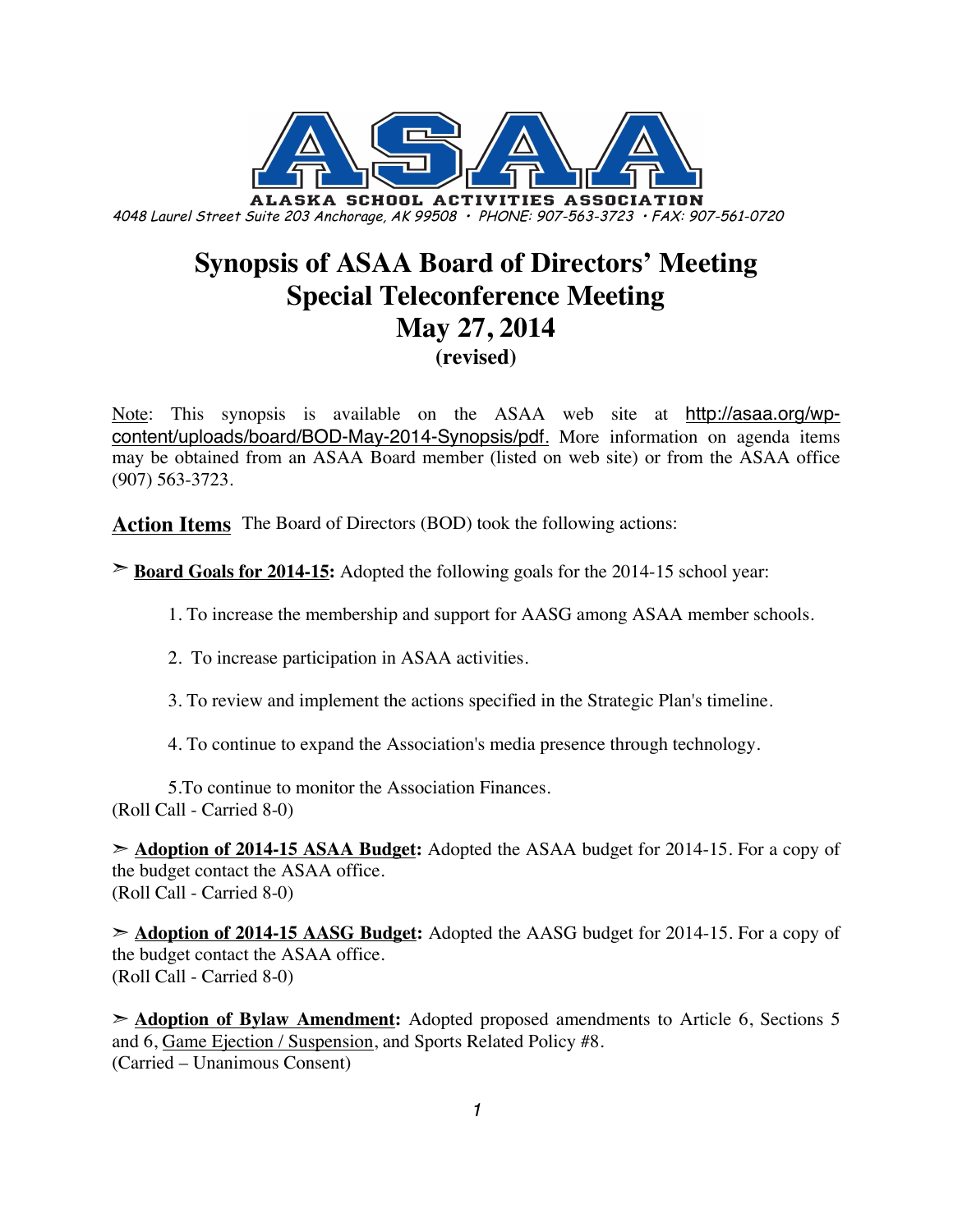➣ **Mixed-Six Volleyball Request:** Approved a request from Region 2/Fort Yukon High School, to join the Denali Conference in mixed-six volleyball. (Carried – Unanimous Consent)

➣ **Spring 2015 ASAA Board of Directors Meeting Location:** Approved an invitation from Region 6/Fairbanks to host the board meeting on April 26-28, 2015. (Carried – Unanimous Consent)

➣ **School Reclassification:** Discussed the how the Reclassification Policy was misinterpreted during the April board meeting by averaging school enrollments for three years instead of using only the current year's enrollments as specified in the policy. Following this discussion, the board reviewed school enrollments for this school year.

Schools whose enrollments will move them to a higher or lower classification will remain at the current classification during the 2014-15 school year but will change to the new classification, for 3 years, beginning in 2015-16, after which the cycle will begin again.

Schools which are scheduled to move to a higher classification beginning in 2015-16 may request forgiveness for ineligible  $5<sup>th</sup>$  year seniors enrolled during the 2011-12, 2012-13, 2013-14 school years (ASAA Handbook Reclassification Policy

http://asaa.org/wp-content/uploads/handbook/1314handbook/asaa/section/General\_Information\_Policies.pdf)

in attempting to lower their enrollments, upon providing documentation. Requests for forgiveness and other appeals must be submitted in writing to the Executive Director, by no later than September 15, 2014.

Schools requesting to "opt up" must request to do so in writing to the Executive Director by September 15, 2014 but will remain at the current classification through 2014-15. Schools may "opt up" on a sport by sport basis, but requests to "opt up" in a sport that has both boys and girls teams must do so for both teams. "Opting up" will be in effect for 3 years, beginning in 2015-16.

Beginning in 2015-16, the following schools will be moved to a higher classification based on the 2013-14 enrollments in grades 9-12.

| School                                                       | 2013-14 Enrollment |
|--------------------------------------------------------------|--------------------|
| 1A Schools – Davis-Ramoth (Selawik)<br>Kotlik<br>Scammon Bay | 68<br>67<br>63     |
| 2A Schools - Dillingham                                      | 172                |
| 3A Schools - None                                            |                    |
| 4A Schools - None                                            |                    |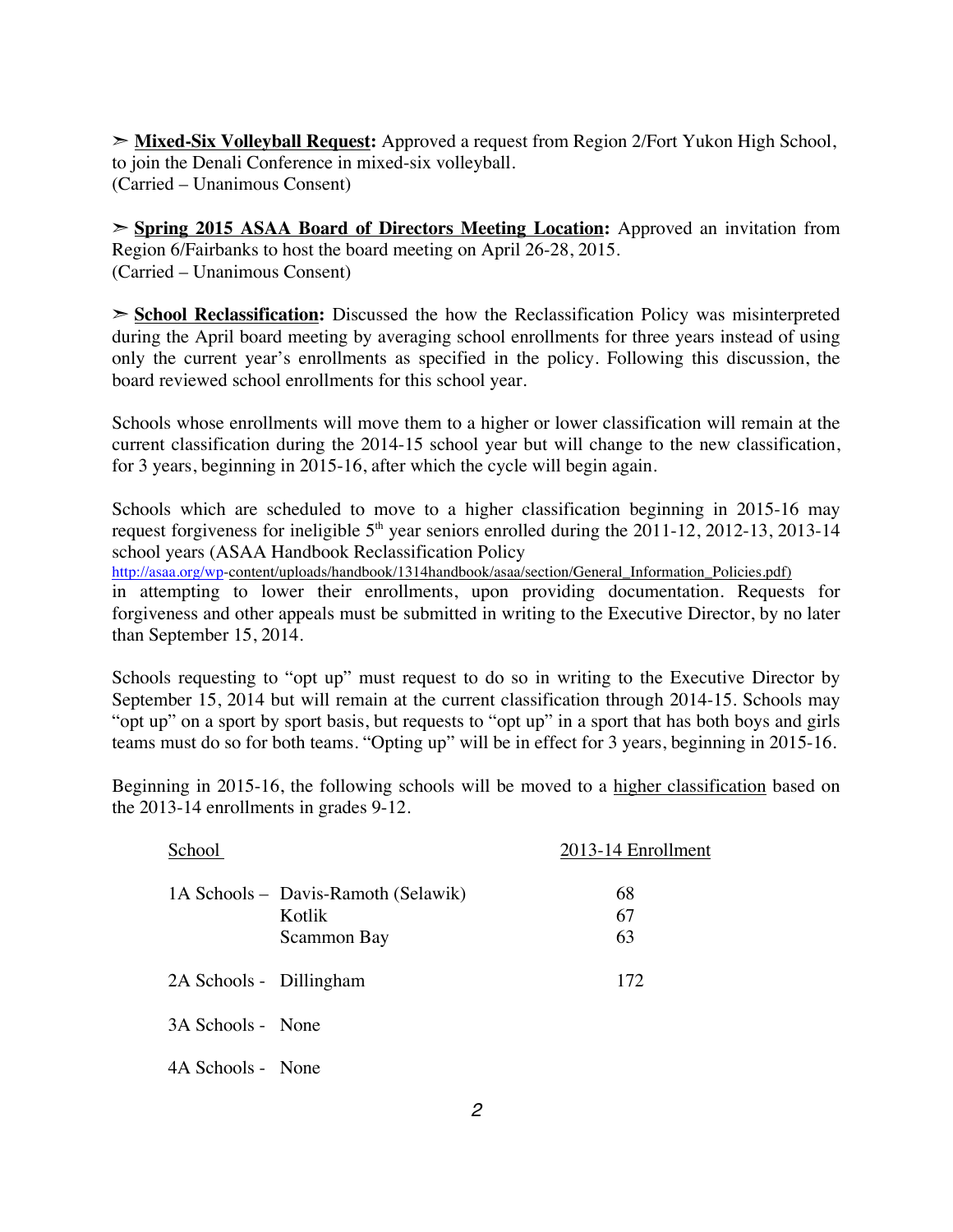Beginning in 2015-16, the following schools will be moved to a lower classification based on the 2013-14 enrollments in grades 9-12, unless they "opt up" to a higher classification.

| 2013-14 Enrollment                              |
|-------------------------------------------------|
|                                                 |
| 44                                              |
| 40<br>Tikigaq (Point Hope) (opting up approved) |
| 33                                              |
| 54                                              |
| 46                                              |
| 9                                               |
| 101                                             |
| 94                                              |
| 144                                             |
|                                                 |

4A Schools - None

The affected schools will be notified. (Carried – Unanimous Consent)

➣ **Galena Request:** Approved a request from Galena High School and Region 6 to have Galena reassigned from Region 2 to Region 6, beginning in 2014-15. Region 2 concurred with the request.

(Carried – Unanimous Consent)

**Reports:** The BOD heard the following reports:

• AASG Committee

**Discussion Items:** The BOD discussed the following items:

➣ **State Track Venue Lane Width Concern:** Revisited a Region 3 concern from the April board meeting that the width of the lanes on the Dimond High School Track (state tournament venue) are narrower than most tracks in the state, although they are legal according to the NFHS rule book. Staff agreed to report back to the board if complaints were made. Staff reported that no complaints were heard during the meet.

➣ **State World Language Declamation Directors' Resignations:** Heard a staff report that the co-directors are resigning their positions, effective immediately. Staff will work with the Anchorage School District to seek new directors. Region 3 also expressed the possibility that a Region 3 school might be interested in hosting the event in the future.